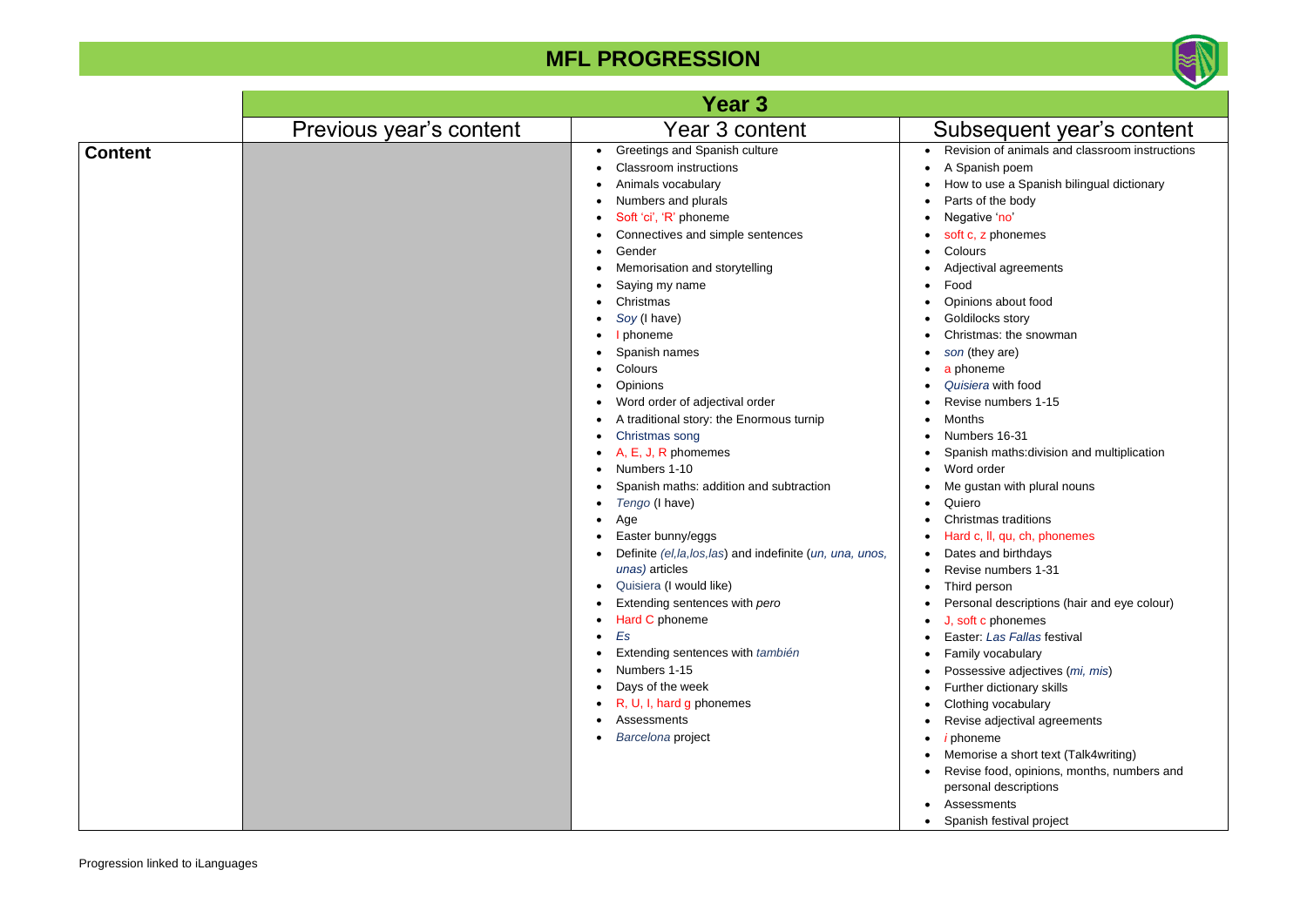

#### • *ll* phoneme

and that that adjectives in Spanish must ith nouns and learn how to recognise and e rule, understanding how masculine, and plural forms change the endings.

to use the third person of key verbs as well rst person.

to use the possessive adjective 'my'

and the pattern of sentences in Spanish different word order from English and the n of questions.

ttentively to the teacher, utterances and ations in the materials spoken by a range of peakers including adults and children, songs and videos.

derstanding by joining in, for example with ations, stories and songs.

derstanding using a variety of responses non-verbal (by gesture), verbal (by replying ions), by speaking as a whole class, as a nd individually.

ctions which link to phonemes in Spanish  $(a, qu, r, j, soft c and i)$ 

to make the phoneme-grapheme link in

to say and understand rhymes such as wisters.

nd join in with stories and songs

to ask and answer questions about food dislikes, personal descriptions, family and

and how to form the typical Spanish of a question.

to follow a model to ask and answer a of questions.

|                                  |                                                                                                                                                                                                                                                                                                                                                                                                                                                                                                                                                                                                                                                                                                                                                                                                                                                                                                                                                                                                                                                                                                                                                                                                                                                                       | <i>II</i> phonen<br>$\bullet$                                                                                                                                                                                                                                                                                                                     |
|----------------------------------|-----------------------------------------------------------------------------------------------------------------------------------------------------------------------------------------------------------------------------------------------------------------------------------------------------------------------------------------------------------------------------------------------------------------------------------------------------------------------------------------------------------------------------------------------------------------------------------------------------------------------------------------------------------------------------------------------------------------------------------------------------------------------------------------------------------------------------------------------------------------------------------------------------------------------------------------------------------------------------------------------------------------------------------------------------------------------------------------------------------------------------------------------------------------------------------------------------------------------------------------------------------------------|---------------------------------------------------------------------------------------------------------------------------------------------------------------------------------------------------------------------------------------------------------------------------------------------------------------------------------------------------|
| Grammar                          | Understand that Spanish has masculine and<br>$\bullet$<br>feminine forms and know how to recognise these<br>through the definite and indefinite articles.<br>Know the first person singular form of the high<br>$\bullet$<br>frequency verbs ser (to be) and tener (to have).<br>Know the key feature of the word order of<br>$\bullet$<br>adjectives in Spanish.<br>Know how to build sentences using es, aquí hay<br>and the high frequency conjunctions y and pero to<br>link words and phrases.<br>Be able to see how Spanish differs from and<br>$\bullet$<br>compares to English in terms of verb formation,<br>gender of nouns and adjectives.<br>Understand and use appropriately basic<br>$\bullet$<br>punctuation in Spanish such as a comma, full stop,<br>an inverted question mark $(i)$ , an inverted<br>exclamation mark (i) and a capital letter to begin a<br>sentence.                                                                                                                                                                                                                                                                                                                                                                              | Understa<br>agree wit<br>apply the<br>feminine<br>Be able t<br>as the firs<br>Be able t<br>correctly.<br>Understa<br>including<br>formation                                                                                                                                                                                                       |
| <b>Speaking and</b><br>Listening | Listen attentively to the teacher, utterances and<br>conversations in the materials spoken by a range of<br>native speakers including adults and children,<br>stories, songs and videos.<br>Show understanding by joining in, for example with<br>$\bullet$<br>conversations, stories and songs.<br>Show understanding using a variety of responses<br>$\bullet$<br>such as non-verbal (by gesture), verbal (by replying<br>to questions), by speaking as a whole class, as a<br>group and individually. Learn actions which link to<br>phonemes in Spanish (e.g. j, r, ci, z, co)<br>Be able to make the phoneme-grapheme link in<br>Spanish.<br>Be able to say and understand rhymes such as<br>$\bullet$<br>tongue twisters.<br>Listen and join in with stories and songs.<br>$\bullet$<br>Exchange common greetings such as hola, buenos<br>dís, adiós and ¿ qué tal?<br>Understand and give personal information such as<br>$\bullet$<br>name, age, likes and dislikes.<br>Be able to use sí and no.<br>$\bullet$<br>Be able to follow a model to ask and answer a<br>variety of questions.<br>Be able to speak in sentences to say what<br>$\bullet$<br>something is (es + a noun), what you have (tengo +<br>a noun), who you are $(soy + a$ noun/ name), what | Listen att<br>conversa<br>native sp<br>stories, s<br>Show un<br>conversa<br>Show un<br>such as r<br>to questio<br>group an<br>Learn ac<br>(e.g. z, a<br>Be able t<br>Spanish.<br>Be able t<br>tongue tv<br>Listen an<br>Be able t<br>likes and<br>clothing.<br>Understa<br>structure<br>Be able t<br>variety of<br>Be able t<br>somethin<br>& tie |

to speak in sentences to say what ng is (es + a noun), what you have (*tengo &amp*; *tiene* + a noun), who you are (*soy & es*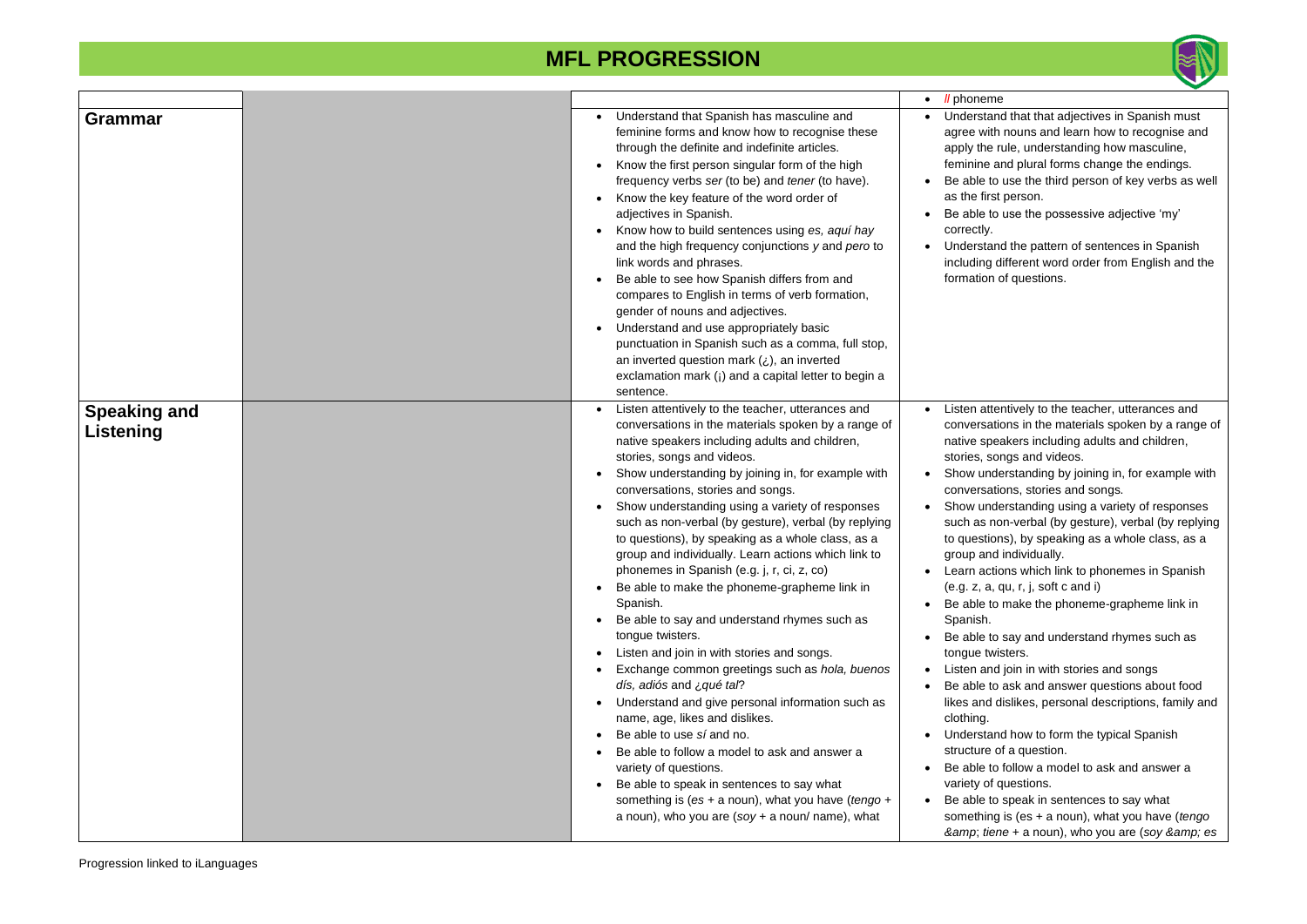

|                               | you would like (quisiera + a noun) using a series of<br>familiar vocabulary.<br>Be able to use the correct article<br>(un/una/el/la/los/las) with a noun when speaking in<br>simple sentences.<br>Be able to use simple conjunctions, y and pero in<br>sentences.<br>Develop accurate pronunciation using a phonics<br>approach to decoding and reading.<br>Copy accurate pronunciation and intonation from<br>native speaker audio and video recordings.<br>Be able to present information such as personal<br>details and opinions in pairs, groups and to the<br>whole class.<br>Be able to present this information in the form of a<br>song or rap written and performed.                                                                                                                                                                                                                                                                                  | + a noun/ name), what you would like (quisiera + a<br>noun) using a series of familiar vocabulary.<br>Be able to use the correct article<br>(un/una/el/la/los/las) with a noun when speaking in<br>simple sentences.<br>Be able to use simple conjunctions, y, porque and<br><i>pero</i> in sentences.<br>Be able to give reasons for opinions.<br>Develop accurate pronunciation using a phonics<br>approach to decoding and reading.<br>Copy accurate pronunciation and intonation from<br>native speaker audio and video recordings.<br>Be able to present information such as personal<br>details and opinions with reasons in pairs, groups<br>and to the whole class.<br>Be able to present information in the form of an<br>authentic French poem memorised and performed.                                                                                                                                                                                                                                                                |
|-------------------------------|-----------------------------------------------------------------------------------------------------------------------------------------------------------------------------------------------------------------------------------------------------------------------------------------------------------------------------------------------------------------------------------------------------------------------------------------------------------------------------------------------------------------------------------------------------------------------------------------------------------------------------------------------------------------------------------------------------------------------------------------------------------------------------------------------------------------------------------------------------------------------------------------------------------------------------------------------------------------|--------------------------------------------------------------------------------------------------------------------------------------------------------------------------------------------------------------------------------------------------------------------------------------------------------------------------------------------------------------------------------------------------------------------------------------------------------------------------------------------------------------------------------------------------------------------------------------------------------------------------------------------------------------------------------------------------------------------------------------------------------------------------------------------------------------------------------------------------------------------------------------------------------------------------------------------------------------------------------------------------------------------------------------------------|
| <b>Reading and</b><br>Writing | Read aloud stories, songs and raps containing<br>familiar language and structures.<br>Demonstrate accurate pronunciation and<br>intonation.<br>Listen to and interact with stories using verbal and<br>non-verbal responses.<br>Take part in action songs, singing the lyrics<br>correctly and demonstrating understanding by<br>doing the correct actions when appropriate.<br>Know how to work out the meaning of new words<br>using context, pictorial clues and knowledge of<br>English.<br>Understand that bilingual dictionaries and web-<br>based bilingual dictionaries can be used to find the<br>meaning of new words.<br>Start to use web or paper-based bilingual<br>dictionaries. Write sentences and short texts from<br>memory or by using writing frames or picture clues<br>if required.<br>Be able to give personal details and opinions orally<br>and in writing.<br>Be able to describe the colours of animals and<br>know the correct word | Read aloud stories, songs and raps containing<br>familiar language and structures.<br>Demonstrate accurate pronunciation and<br>intonation.<br>Listen to and interact with stories using verbal and<br>non-verbal responses.<br>Take part in action songs, singing the lyrics<br>correctly and demonstrating understanding by<br>doing the correct actions when appropriate.<br>Know how to work out the meaning of new words<br>using context, pictoral clues and knowledge of<br>English.<br>Learn how to use a bilingual dictionary to find the<br>meaning of new words, plurals and genders.<br>Write sentences and short texts from memory or by<br>using writing frames or picture clues if required. Be<br>able to adapt language to create new sentences.<br>Be able to give personal descriptions of oneself and<br>$\bullet$<br>others and opinions with reasons orally and in<br>writing.<br>Be able to describe the colours of hair and eyes<br>and know the correct word order and the<br>agreement rule in Spanish for adjectives. |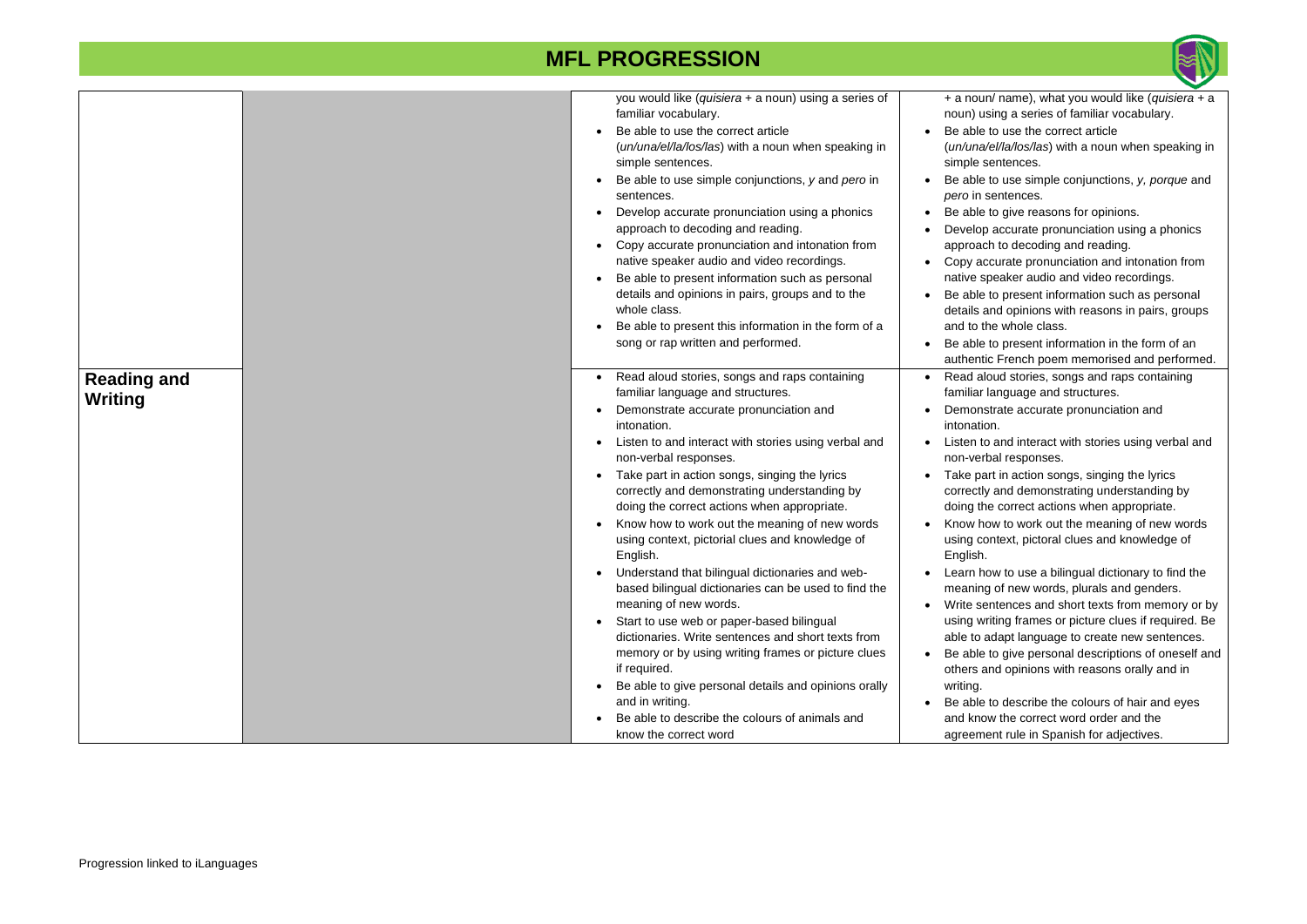

#### vocabulary clothing • Verb *tener* /e ine and feminine nouns ary skills *ition para* (for) • *i* phoneme er vocabulary es vocabulary onal tale: The fox and the crow nas in Spain • *j, qu* phonemes • Verb s*er* ary skills dates, months • Legends  $ers$  32-60 subjects ree wise men eme y school in Spain t preferences the time າຣ ort vocabulary **Los tres magos (three kings)** • *Silent h* phoneme cards n a classroom ssive adjectives (revision and new) itions • *hard c* phoneme *ir*, key phonemes nple future tense  $e$ t • Revision ments

|                |                                                                                                                                                                                                                                                                                                                                                                                                                                                                                                                                                                                                                                                                                                                                                                                                                                                               | Year 4                                                                                                                                                                                                                                                                                                                                                                                                                                                                                                                                                                                                                                                                                                                                                                                                                                                       |                                                                                                                                                                                                                                                                                                                                                                                                                                                                                                                                                                                                                                                                                       |
|----------------|---------------------------------------------------------------------------------------------------------------------------------------------------------------------------------------------------------------------------------------------------------------------------------------------------------------------------------------------------------------------------------------------------------------------------------------------------------------------------------------------------------------------------------------------------------------------------------------------------------------------------------------------------------------------------------------------------------------------------------------------------------------------------------------------------------------------------------------------------------------|--------------------------------------------------------------------------------------------------------------------------------------------------------------------------------------------------------------------------------------------------------------------------------------------------------------------------------------------------------------------------------------------------------------------------------------------------------------------------------------------------------------------------------------------------------------------------------------------------------------------------------------------------------------------------------------------------------------------------------------------------------------------------------------------------------------------------------------------------------------|---------------------------------------------------------------------------------------------------------------------------------------------------------------------------------------------------------------------------------------------------------------------------------------------------------------------------------------------------------------------------------------------------------------------------------------------------------------------------------------------------------------------------------------------------------------------------------------------------------------------------------------------------------------------------------------|
|                | Previous year's content                                                                                                                                                                                                                                                                                                                                                                                                                                                                                                                                                                                                                                                                                                                                                                                                                                       | Year 4 content                                                                                                                                                                                                                                                                                                                                                                                                                                                                                                                                                                                                                                                                                                                                                                                                                                               | Subsequent year's content                                                                                                                                                                                                                                                                                                                                                                                                                                                                                                                                                                                                                                                             |
| <b>Content</b> | Greetings and Spanish culture<br>$\bullet$<br><b>Classroom instructions</b><br>Animals vocabulary<br>$\bullet$<br>Numbers and plurals<br>$\bullet$<br>Soft 'ci', 'R' phoneme<br>Connectives and simple sentences<br>Gender<br>$\bullet$<br>Memorisation and storytelling<br>Saying my name<br>Christmas<br>Soy (I have)<br>phoneme<br>Spanish names<br>Colours<br><b>Opinions</b><br>$\bullet$<br>Word order of adjectival order<br>traditional story: the Enormous turnip<br>Christmas song<br>, E, J, R phomemes<br>Numbers 1-10<br>Spanish maths: addition and subtraction<br>Tengo (I have)<br>Age<br>Easter bunny/eggs<br>Definite (el, la, los, las) and indefinite (un, una, unos,<br>unas) articles<br>Quisiera (I would like)<br>Extending sentences with pero<br>Hard C phoneme<br>$\bullet$<br>Es<br>$\bullet$<br>Extending sentences with también | Revision of animals and classroom instructions<br>A Spanish poem<br>$\bullet$<br>How to use a Spanish bilingual dictionary<br>Parts of the body<br>$\bullet$<br>Negative 'no'<br>soft c, z phonemes<br>$\bullet$<br>Colours<br>$\bullet$<br>Adjectival agreements<br>Food<br>Opinions about food<br>Goldilocks story<br>Christmas: the snowman<br>son (they are)<br>$\bullet$<br>a phoneme<br>Quisiera with food<br>$\bullet$<br>Revise numbers 1-15<br>Months<br>Numbers 16-31<br>Spanish maths: division and multiplication<br>Word order<br>Me gustan with plural nouns<br>Quiero<br><b>Christmas traditions</b><br>Hard c, ll, qu, ch, phonemes<br>$\bullet$<br>Dates and birthdays<br>Revise numbers 1-31<br>Third person<br>$\bullet$<br>Personal descriptions (hair and eye colour)<br>J, soft c phonemes<br>$\bullet$<br>Easter: Las Fallas festival | Revise opinions<br>Sports vocabulary<br>Sports clothing<br>Verb tener<br>$\bullet$<br>Negative<br>Masculine and feminine nouns<br>Dictionary skills<br>Preposition para (for)<br><i>i</i> phoneme<br>Weather vocabulary<br>Hobbies vocabulary<br>Pets<br>Traditional tale: The fox and the crow<br>Christmas in Spain<br>j, qu phonemes<br>$\bullet$<br>Verb ser<br>Dictionary skills<br>Revise dates, months<br>Legends<br>Numbers 32-60<br>School subjects<br>The three wise men<br>u phoneme<br>Primary school in Spain<br>Subject preferences<br>Telling the time<br>Reasons<br>$\bullet$<br>Verb ir<br>$\bullet$<br>Transport vocabulary<br>Easter: Los tres magos (three kings) |
|                |                                                                                                                                                                                                                                                                                                                                                                                                                                                                                                                                                                                                                                                                                                                                                                                                                                                               |                                                                                                                                                                                                                                                                                                                                                                                                                                                                                                                                                                                                                                                                                                                                                                                                                                                              |                                                                                                                                                                                                                                                                                                                                                                                                                                                                                                                                                                                                                                                                                       |
|                | Numbers 1-15<br>Days of the week<br>R, U, I, hard g phonemes<br>Assessments<br>Barcelona project                                                                                                                                                                                                                                                                                                                                                                                                                                                                                                                                                                                                                                                                                                                                                              | Family vocabulary<br>Possessive adjectives (mi, mis)<br>Further dictionary skills<br>Clothing vocabulary<br>Revise adjectival agreements<br>$\bullet$<br><mark>i</mark> phoneme<br>$\bullet$<br>Memorise a short text (Talk4writing)<br>Revise food, opinions, months, numbers and<br>personal descriptions                                                                                                                                                                                                                                                                                                                                                                                                                                                                                                                                                  | Silent h phoneme<br>Easter cards<br>Items in a classroom<br>Possessive adjectives (revision and new)<br>Prepositions<br>$\bullet$<br>hard c phoneme<br>Revise ir, key phonemes<br>The simple future tense<br>Alphabet                                                                                                                                                                                                                                                                                                                                                                                                                                                                 |
|                |                                                                                                                                                                                                                                                                                                                                                                                                                                                                                                                                                                                                                                                                                                                                                                                                                                                               | Assessments<br>$\bullet$<br>Spanish festival project                                                                                                                                                                                                                                                                                                                                                                                                                                                                                                                                                                                                                                                                                                                                                                                                         | Revision<br>Assessments                                                                                                                                                                                                                                                                                                                                                                                                                                                                                                                                                                                                                                                               |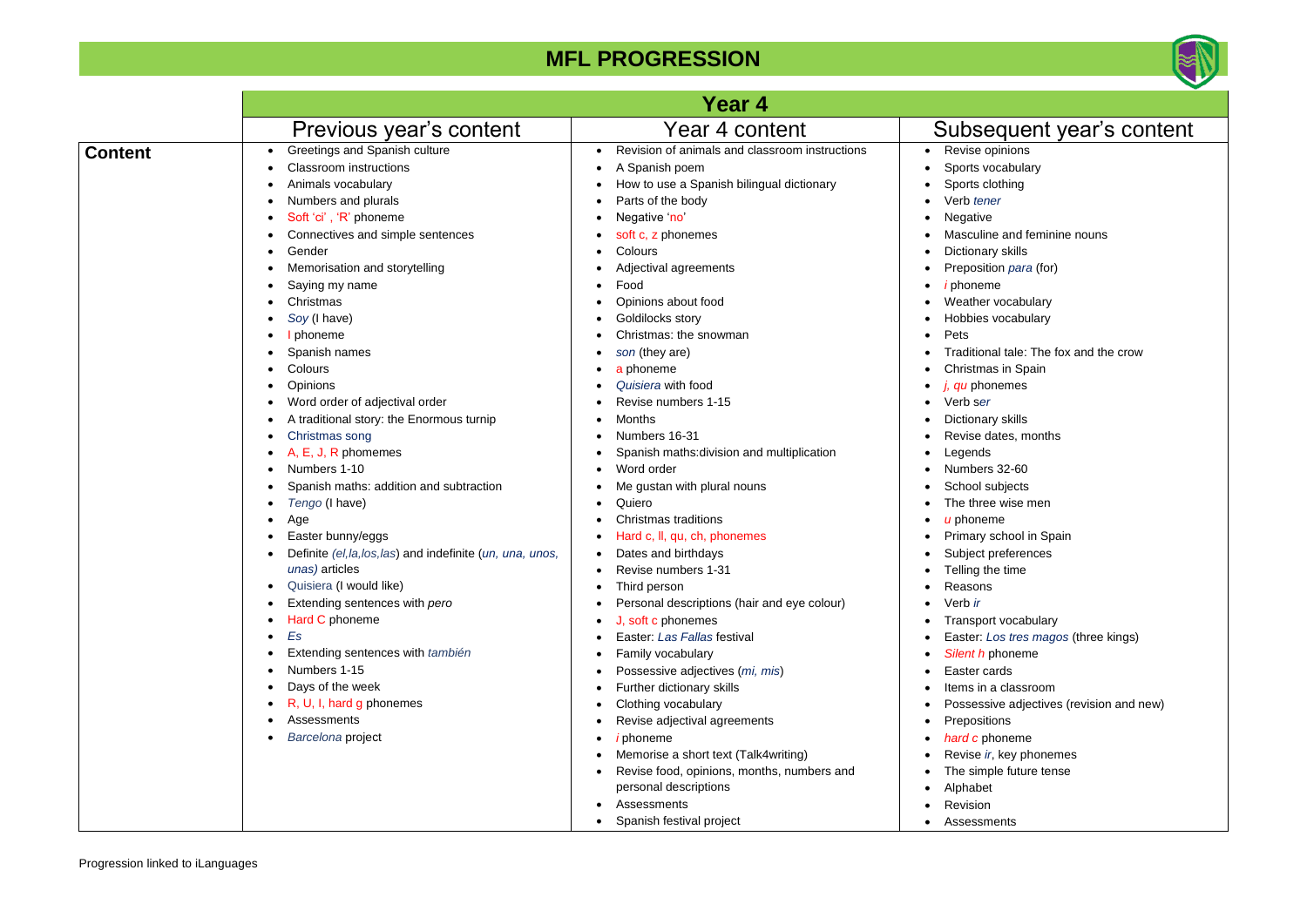

#### Day of the dead

and that Spanish has masculine and forms and know how to recognise these the definite and indefinite articles.

and be confident in using all forms of the high  $f(x)$  verbs *ser* (to be), *tener* (to have) and *ir* 

#### **MFL PROGRESSION**

to use comparative language (más que, *menos que*).

to form negative sentences using no.

to build phrases using *puedo* plus an

ntences using hay and possessive es.

to use the preterite tense to describe

tentively to the teacher, utterances and ations in the materials spoken by a range of eakers including adults and children songs and videos.

derstanding by joining in, for example with ations, stories and songs.

derstanding using a variety of responses non-verbal (by gesture), verbal (by replying ions), by speaking as a whole class, as a nd individually.

r knowledge of phonemes taught in years apply these to new language.

ad apply the rules for silent letters such as

to say and understand rhymes such as wisters.

d join in with stories and songs.

to ask for and tell the time.

and and describe one's daily routine.

to ask for and understand directions in a

to buy food in a shop and café and and prices.

to follow a model to ask and answer a f questions such as what time it is, to ask in a shop and cafe.

|                                  |                                                                                                                                                                                                                                                                                                                                                                                                                                                                                                                                                                                                                                                                                                                                                                                                                                                                                                                                                                                                                                                                                                                                                                            | <i>Il</i> phoneme<br>$\bullet$                                                                                                                                                                                                                                                                                                                                                                                                                                                                                                                                                                                                                                                                                                                                                                                                                                                                                                                                                                                                                                                                                                                                                                                                                            | Project: I<br>$\bullet$                                                                                                                                                                                                                                                                                                                       |
|----------------------------------|----------------------------------------------------------------------------------------------------------------------------------------------------------------------------------------------------------------------------------------------------------------------------------------------------------------------------------------------------------------------------------------------------------------------------------------------------------------------------------------------------------------------------------------------------------------------------------------------------------------------------------------------------------------------------------------------------------------------------------------------------------------------------------------------------------------------------------------------------------------------------------------------------------------------------------------------------------------------------------------------------------------------------------------------------------------------------------------------------------------------------------------------------------------------------|-----------------------------------------------------------------------------------------------------------------------------------------------------------------------------------------------------------------------------------------------------------------------------------------------------------------------------------------------------------------------------------------------------------------------------------------------------------------------------------------------------------------------------------------------------------------------------------------------------------------------------------------------------------------------------------------------------------------------------------------------------------------------------------------------------------------------------------------------------------------------------------------------------------------------------------------------------------------------------------------------------------------------------------------------------------------------------------------------------------------------------------------------------------------------------------------------------------------------------------------------------------|-----------------------------------------------------------------------------------------------------------------------------------------------------------------------------------------------------------------------------------------------------------------------------------------------------------------------------------------------|
| <b>Grammar</b>                   | Understand that Spanish has masculine and<br>feminine forms and know how to recognise these<br>through the definite and indefinite articles.<br>Know the first person singular form of the high<br>frequency verbs ser (to be) and tener (to have).<br>Know the key feature of the word order of<br>adjectives in Spanish.<br>Know how to build sentences using es, aquí hay<br>and the high frequency conjunctions y and pero to<br>link words and phrases.<br>Be able to see how Spanish differs from and<br>compares to English in terms of verb formation,<br>gender of nouns and adjectives.<br>Understand and use appropriately basic<br>punctuation in Spanish such as a comma, full stop,<br>an inverted question mark $(i)$ , an inverted<br>exclamation mark (i) and a capital letter to begin a<br>sentence.                                                                                                                                                                                                                                                                                                                                                    | Understand that that adjectives in Spanish must<br>$\bullet$<br>agree with nouns and learn how to recognise and<br>apply the rule, understanding how masculine,<br>feminine and plural forms change the endings.<br>Be able to use the third person of key verbs as well<br>$\bullet$<br>as the first person.<br>Be able to use the possessive adjective 'my'<br>$\bullet$<br>correctly.<br>Understand the pattern of sentences in Spanish<br>$\bullet$<br>including different word order from English and the<br>formation of questions.                                                                                                                                                                                                                                                                                                                                                                                                                                                                                                                                                                                                                                                                                                                 | Understa<br>$\bullet$<br>feminine<br>through t<br>Know an<br>frequenc<br>$($ to go $).$<br>Be able t<br>menos q<br>Be able t<br>Be able t<br>infinitive.<br><b>Build ser</b><br>adjective<br>Be able t<br>$\bullet$                                                                                                                           |
| <b>Speaking and</b><br>Listening | Listen attentively to the teacher, utterances and<br>conversations in the materials spoken by a range of<br>native speakers including adults and children,<br>stories, songs and videos.<br>Show understanding by joining in, for example with<br>conversations, stories and songs.<br>Show understanding using a variety of responses<br>such as non-verbal (by gesture), verbal (by replying<br>to questions), by speaking as a whole class, as a<br>group and individually. Learn actions which link to<br>phonemes in Spanish (e.g. j, r, ci, z, co)<br>Be able to make the phoneme-grapheme link in<br>Spanish.<br>Be able to say and understand rhymes such as<br>tongue twisters.<br>Listen and join in with stories and songs.<br>Exchange common greetings such as hola, buenos<br>dís, adiós and ¿ qué tal?<br>Understand and give personal information such as<br>name, age, likes and dislikes.<br>Be able to use sí and no.<br>Be able to follow a model to ask and answer a<br>variety of questions.<br>Be able to speak in sentences to say what<br>something is (es + a noun), what you have (tengo +<br>a noun), who you are $(soy + a$ noun/ name), what | Listen attentively to the teacher, utterances and<br>$\bullet$<br>conversations in the materials spoken by a range of<br>native speakers including adults and children,<br>stories, songs and videos.<br>Show understanding by joining in, for example with<br>$\bullet$<br>conversations, stories and songs.<br>Show understanding using a variety of responses<br>$\bullet$<br>such as non-verbal (by gesture), verbal (by replying<br>to questions), by speaking as a whole class, as a<br>group and individually.<br>Learn actions which link to phonemes in Spanish<br>(e.g. z, a, qu, r, j, soft c and i)<br>Be able to make the phoneme-grapheme link in<br>$\bullet$<br>Spanish.<br>Be able to say and understand rhymes such as<br>$\bullet$<br>tongue twisters.<br>Listen and join in with stories and songs<br>$\bullet$<br>Be able to ask and answer questions about food<br>likes and dislikes, personal descriptions, family and<br>clothing.<br>Understand how to form the typical Spanish<br>$\bullet$<br>structure of a question.<br>Be able to follow a model to ask and answer a<br>$\bullet$<br>variety of questions.<br>Be able to speak in sentences to say what<br>$\bullet$<br>something is (es $+$ a noun), what you have (tengo | Listen at<br>conversa<br>native sp<br>stories, s<br>Show un<br>conversa<br>Show un<br>such as r<br>to questio<br>group an<br>Use prior<br>$\bullet$<br>$3-5$ and a<br>Know an<br>ʻh'.<br>Be able t<br>tongue tv<br>Listen an<br>Be able t<br>Understa<br>Be able t<br>town.<br>Be able t<br>understa<br>Be able t<br>variety of<br>for food i |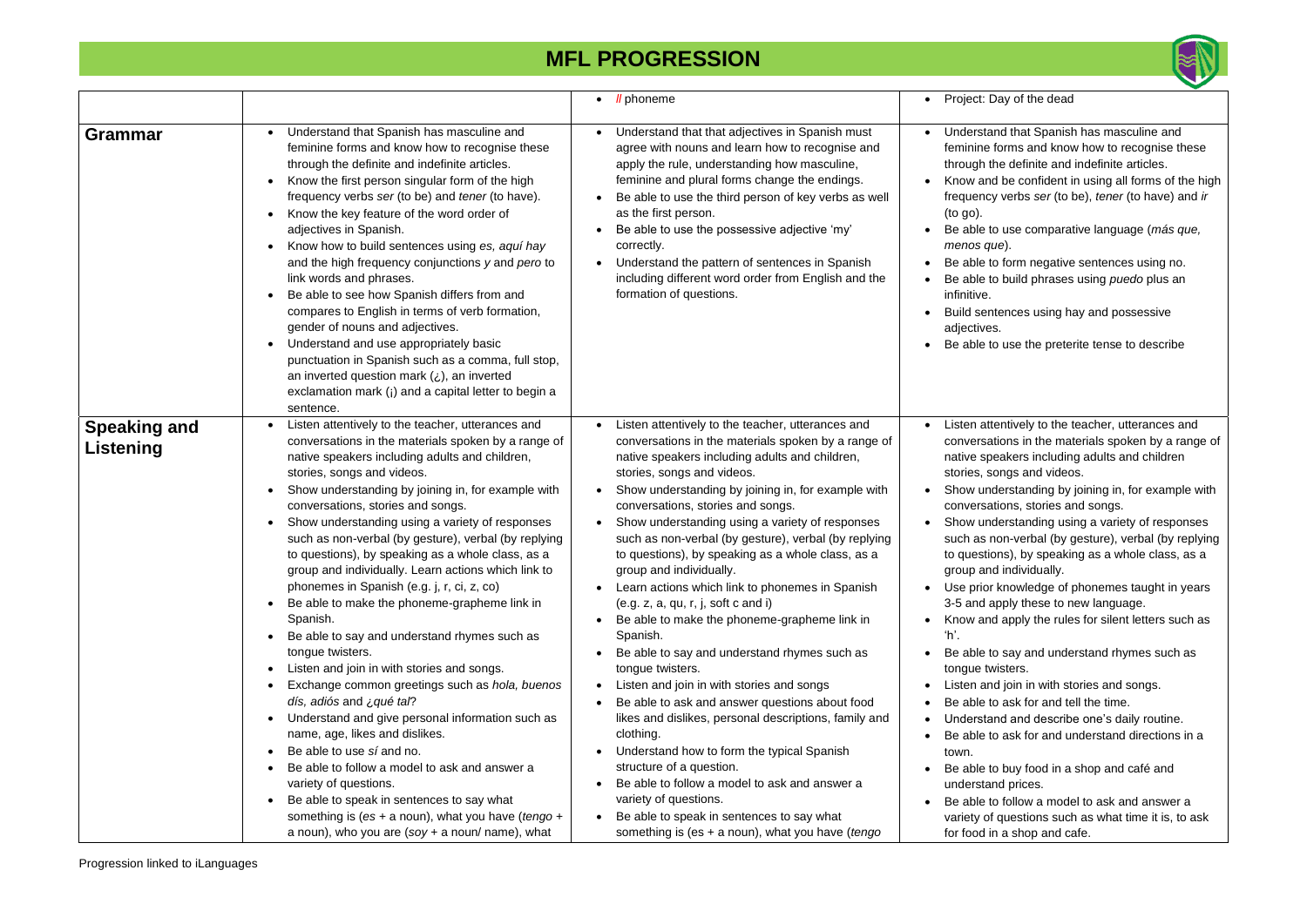

le to speak in sentences to say what hing is (es  $+$  a noun), and use all parts of the *ener*, *ser* and *ir*, what you would like (*quisiera* un) using a series of familiar vocabulary. le to use the correct article (*un/una/el/la/los/* **ith a noun when speaking in simple** ices. le to use simple conjunctions, *y* and *pero* in ices as well as para. Develop accurate nciation using a phonics approach to ing and reading. accurate pronunciation and intonation from speaker audio and video recordings. le to present information about a famous sh city. e to perform a play to an audience aloud stories, songs and raps containing ar language and structures. nstrate accurate pronunciation and tion. to and interact with stories in different tenses verbal and non-verbal responses. bart in action songs, singing the lyrics tly and demonstrating understanding by the correct actions when appropriate. how to work out the meaning of new words context, pictoral clues and knowledge of  $\mathsf{h}.$ eb or paper-based bilingual dictionaries look bs and understand that the endings need to ijugated. Start to use verb tables. sentences and short texts from memory and nipulating language in a model sentence or personalise it. le to give details and opinions orally and in about houses, bedrooms, towns, directions od. le to describe houses and know the correct order in Spanish for adjectives and use arative language (*más que, menos que*). e to talk about one's favourite house/ hobby/

|                                      | you would like (quisiera + a noun) using a series of<br>familiar vocabulary.<br>Be able to use the correct article<br>(un/una/el/la/los/las) with a noun when speaking in<br>simple sentences.<br>Be able to use simple conjunctions, y and pero in<br>sentences.<br>Develop accurate pronunciation using a phonics<br>approach to decoding and reading.<br>Copy accurate pronunciation and intonation from<br>native speaker audio and video recordings.<br>Be able to present information such as personal<br>details and opinions in pairs, groups and to the<br>whole class.<br>Be able to present this information in the form of a<br>song or rap written and performed.                                                                                                                                                                                                                                                                                  | & tiene + a noun), who you are (soy & es<br>+ a noun/ name), what you would like (quisiera + a<br>noun) using a series of familiar vocabulary.<br>Be able to use the correct article<br>(un/una/el/la/los/las) with a noun when speaking in<br>simple sentences.<br>Be able to use simple conjunctions, y, porque and<br>pero in sentences.<br>Be able to give reasons for opinions.<br>Develop accurate pronunciation using a phonics<br>approach to decoding and reading.<br>Copy accurate pronunciation and intonation from<br>native speaker audio and video recordings.<br>Be able to present information such as personal<br>details and opinions with reasons in pairs, groups<br>and to the whole class.<br>Be able to present information in the form of an<br>authentic French poem memorised and performed.                                                                                                                                                                                                              | Be able<br>somethi<br>verb ter<br>+ a nour<br>Be able<br>las) with<br>sentenc<br>Be able<br>sentenc<br>pronunc<br>decodin<br>Copy ac<br>native s<br>Be able<br>Spanish<br>Be able                                                                                                                             |
|--------------------------------------|-----------------------------------------------------------------------------------------------------------------------------------------------------------------------------------------------------------------------------------------------------------------------------------------------------------------------------------------------------------------------------------------------------------------------------------------------------------------------------------------------------------------------------------------------------------------------------------------------------------------------------------------------------------------------------------------------------------------------------------------------------------------------------------------------------------------------------------------------------------------------------------------------------------------------------------------------------------------|-------------------------------------------------------------------------------------------------------------------------------------------------------------------------------------------------------------------------------------------------------------------------------------------------------------------------------------------------------------------------------------------------------------------------------------------------------------------------------------------------------------------------------------------------------------------------------------------------------------------------------------------------------------------------------------------------------------------------------------------------------------------------------------------------------------------------------------------------------------------------------------------------------------------------------------------------------------------------------------------------------------------------------------|---------------------------------------------------------------------------------------------------------------------------------------------------------------------------------------------------------------------------------------------------------------------------------------------------------------|
| <b>Reading and</b><br><b>Writing</b> | Read aloud stories, songs and raps containing<br>familiar language and structures.<br>Demonstrate accurate pronunciation and<br>intonation.<br>Listen to and interact with stories using verbal and<br>non-verbal responses.<br>Take part in action songs, singing the lyrics<br>correctly and demonstrating understanding by<br>doing the correct actions when appropriate.<br>Know how to work out the meaning of new words<br>using context, pictorial clues and knowledge of<br>English.<br>Understand that bilingual dictionaries and web-<br>based bilingual dictionaries can be used to find the<br>meaning of new words.<br>Start to use web or paper-based bilingual<br>dictionaries. Write sentences and short texts from<br>memory or by using writing frames or picture clues<br>if required.<br>Be able to give personal details and opinions orally<br>and in writing.<br>Be able to describe the colours of animals and<br>know the correct word | Read aloud stories, songs and raps containing<br>familiar language and structures.<br>Demonstrate accurate pronunciation and<br>intonation.<br>Listen to and interact with stories using verbal and<br>non-verbal responses.<br>Take part in action songs, singing the lyrics<br>correctly and demonstrating understanding by<br>doing the correct actions when appropriate.<br>Know how to work out the meaning of new words<br>using context, pictoral clues and knowledge of<br>English.<br>Learn how to use a bilingual dictionary to find the<br>meaning of new words, plurals and genders.<br>Write sentences and short texts from memory or by<br>using writing frames or picture clues if required. Be<br>able to adapt language to create new sentences.<br>Be able to give personal descriptions of oneself and<br>others and opinions with reasons orally and in<br>writing.<br>Be able to describe the colours of hair and eyes<br>and know the correct word order and the<br>agreement rule in Spanish for adjectives. | Read al<br>familiar<br>Demons<br>intonatio<br>Listen to<br>using ve<br>Take pa<br>correctly<br>doing th<br>Know ho<br>using co<br>English.<br>Use wel<br>up verbs<br>be conju<br>Write se<br>by mani<br>text to p<br>Be able<br>writing a<br>and foor<br>Be able<br>word or<br>compara<br>Be able<br>subject. |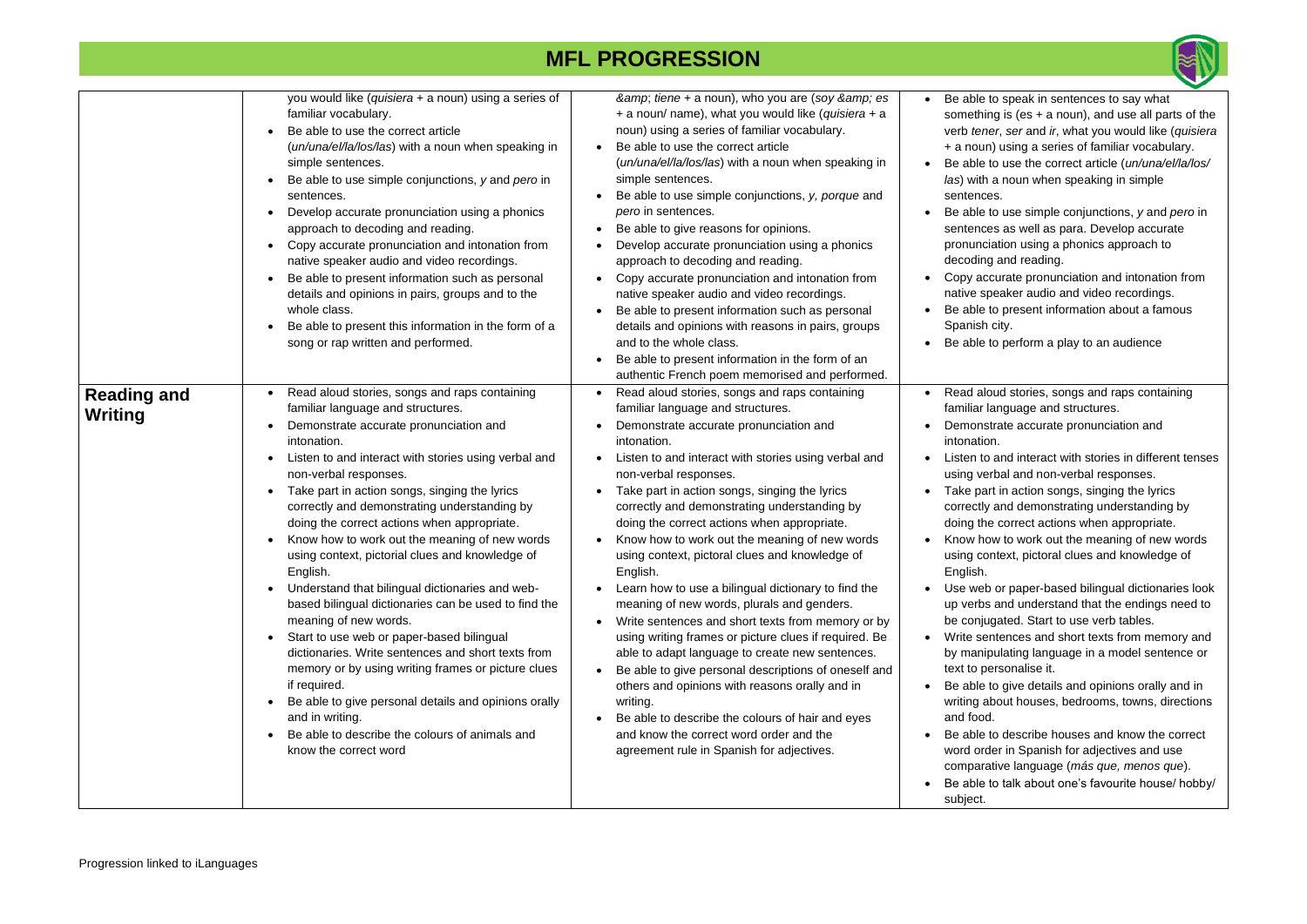

- Revise *tener* and *ser*
	- $ns$
	- he time
	- utine
	- utine in other countries
	- in a house
	- as: toys from around the world
	- *Tener phrases*
	- *F* infinitive
	- m descriptions
	- in a town
	- places in town
	-
	- ns
	- food
	- food
	- ان)'s day
	- as presents/toys around the world
	- $\mathsf{s}$  61-100
	- *food in a café*
	- s Spanish food and menus
	- terite (past) tense
	- terite (past) tense
	-
	- nents
	- anish alphabet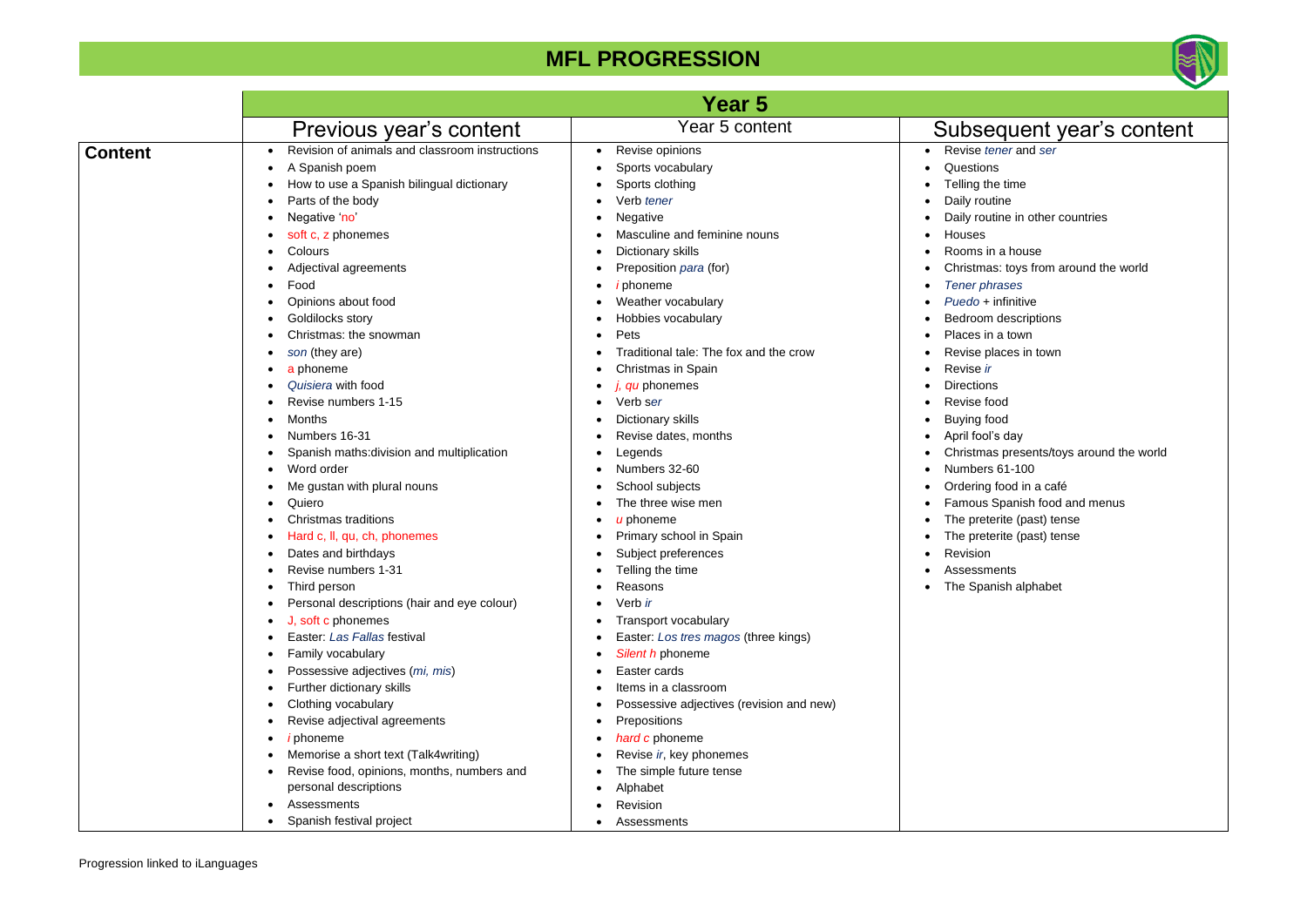

and that Spanish has masculine and forms and know how to recognise these the definite and indefinite articles.

and be confident in using all forms of the high  $f(x)$  verbs *ser* (to be), *tener* (to have) and *ir* 

#### **MFL PROGRESSION**

to use comparative language (*más que, menos que*).

to form negative sentences using no.

to build phrases using *puedo* plus an

ntences using hay and possessive es.

to use the preterite tense to describe

ttentively to the teacher, utterances and ations in the materials spoken by a range of peakers including adults and children songs and videos.

nderstanding by joining in, for example with ations, stories and songs.

nderstanding using a variety of responses non-verbal (by gesture), verbal (by replying tions), by speaking as a whole class, as a nd individually.

r knowledge of phonemes taught in years apply these to new language.

and apply the rules for silent letters such as

to say and understand rhymes such as wisters.

nd join in with stories and songs.

to ask for and tell the time.

and and describe one's daily routine.

to ask for and understand directions in a

to buy food in a shop and café and and prices.

to follow a model to ask and answer a of questions such as what time it is, to ask in a shop and cafe.

|                                  | <i>Il</i> phoneme                                                                                                                                                                                                                                                                                                                                                                                                                                                                                                                                                                                                                                                                                                                                                                                                                                                                                                                                                                                                                                                                                                                                                                | Project: Day of the dead<br>$\bullet$                                                                                                                                                                                                                                                                                                                                                                                                                                                                                                                                                                                                                                                                                                                                                                                                                                                                                                                                                                                                                                                                                                         |                                                                                                                                                                                                                                                                                                                                                          |
|----------------------------------|----------------------------------------------------------------------------------------------------------------------------------------------------------------------------------------------------------------------------------------------------------------------------------------------------------------------------------------------------------------------------------------------------------------------------------------------------------------------------------------------------------------------------------------------------------------------------------------------------------------------------------------------------------------------------------------------------------------------------------------------------------------------------------------------------------------------------------------------------------------------------------------------------------------------------------------------------------------------------------------------------------------------------------------------------------------------------------------------------------------------------------------------------------------------------------|-----------------------------------------------------------------------------------------------------------------------------------------------------------------------------------------------------------------------------------------------------------------------------------------------------------------------------------------------------------------------------------------------------------------------------------------------------------------------------------------------------------------------------------------------------------------------------------------------------------------------------------------------------------------------------------------------------------------------------------------------------------------------------------------------------------------------------------------------------------------------------------------------------------------------------------------------------------------------------------------------------------------------------------------------------------------------------------------------------------------------------------------------|----------------------------------------------------------------------------------------------------------------------------------------------------------------------------------------------------------------------------------------------------------------------------------------------------------------------------------------------------------|
| Grammar                          | Understand that that adjectives in Spanish must<br>agree with nouns and learn how to recognise and<br>apply the rule, understanding how masculine,<br>feminine and plural forms change the endings.<br>Be able to use the third person of key verbs as well<br>as the first person.<br>Be able to use the possessive adjective 'my'<br>correctly.<br>Understand the pattern of sentences in Spanish<br>including different word order from English and the<br>formation of questions.                                                                                                                                                                                                                                                                                                                                                                                                                                                                                                                                                                                                                                                                                            | Understand that Spanish has masculine and<br>feminine forms and know how to recognise these<br>through the definite and indefinite articles.<br>Know the first, second and third person singular<br>form of the high frequency verbs ser (to be), tener<br>(to have) and ir (to go).<br>Be able to form the near future tense using ir plus<br>an infinitive verb.<br>Be able to form negative sentences using no<br>$\bullet$<br>Know the key feature of the word order of<br>$\bullet$<br>adjectives in Spanish.<br>Build sentences using es, aquí hay and the high<br>frequency conjunctions y and pero to link words<br>and phrases.<br>Be able to see how Spanish differs from and<br>compares to English in terms of verb formation,<br>gender of nouns and adjectives.                                                                                                                                                                                                                                                                                                                                                                 | Understa<br>$\bullet$<br>feminine<br>through t<br>Know an<br>frequenc<br>$($ to go $).$<br>Be able t<br>menos q<br>Be able t<br>Be able t<br>infinitive.<br><b>Build ser</b><br>adjective<br>Be able t                                                                                                                                                   |
| <b>Speaking and</b><br>Listening | Listen attentively to the teacher, utterances and<br>conversations in the materials spoken by a range of<br>native speakers including adults and children,<br>stories, songs and videos.<br>Show understanding by joining in, for example with<br>conversations, stories and songs.<br>Show understanding using a variety of responses<br>such as non-verbal (by gesture), verbal (by replying<br>to questions), by speaking as a whole class, as a<br>group and individually.<br>Learn actions which link to phonemes in Spanish<br>(e.g. z, a, qu, r, j, soft c and i)<br>Be able to make the phoneme-grapheme link in<br>Spanish.<br>Be able to say and understand rhymes such as<br>tongue twisters.<br>Listen and join in with stories and songs<br>Be able to ask and answer questions about food<br>likes and dislikes, personal descriptions, family and<br>clothing.<br>Understand how to form the typical Spanish<br>structure of a question.<br>Be able to follow a model to ask and answer a<br>variety of questions.<br>Be able to speak in sentences to say what<br>something is (es $+$ a noun), what you have (tengo<br>& tiene + a noun), who you are (soy & es | Listen attentively to the teacher, utterances and<br>conversations in the materials spoken by a range of<br>native speakers including adults and children,<br>stories, songs and videos.<br>Show understanding by joining in, for example with<br>$\bullet$<br>conversations, stories and songs.<br>Show understanding using a variety of responses<br>such as non-verbal (by gesture), verbal (by replying<br>to questions), by speaking as a whole class, as a<br>group and individually.<br>Learn actions which link to phonemes in Spanish<br>(e.g. e, i and j)<br>Be able to make the phoneme-grapheme link in<br>Spanish.<br>Know and apply the rules for silent letters such as<br>ʻh'.<br>Be able to say and understand rhymes such as<br>tongue twisters.<br>Listen and join in with stories and songs.<br>$\bullet$<br>Exchange common greetings such as buenos días,<br>$\bullet$<br>hola, adiós, hasta luego and ¿qué tal?<br>Understand and give personal information such as<br>$\bullet$<br>hobbies and sports liked and disliked, clothing<br>worn.<br>Be able to follow a model to ask and answer a<br>variety of questions. | Listen at<br>$\bullet$<br>conversa<br>native sp<br>stories, s<br>Show un<br>conversa<br>Show un<br>such as<br>to questi<br>group an<br>Use prior<br>$3-5$ and $3$<br>Know an<br>ʻh'.<br>Be able t<br>$\bullet$<br>tongue ty<br>Listen ar<br>Be able t<br>Understa<br>Be able t<br>town.<br>Be able t<br>understa<br>Be able t<br>variety o<br>for food i |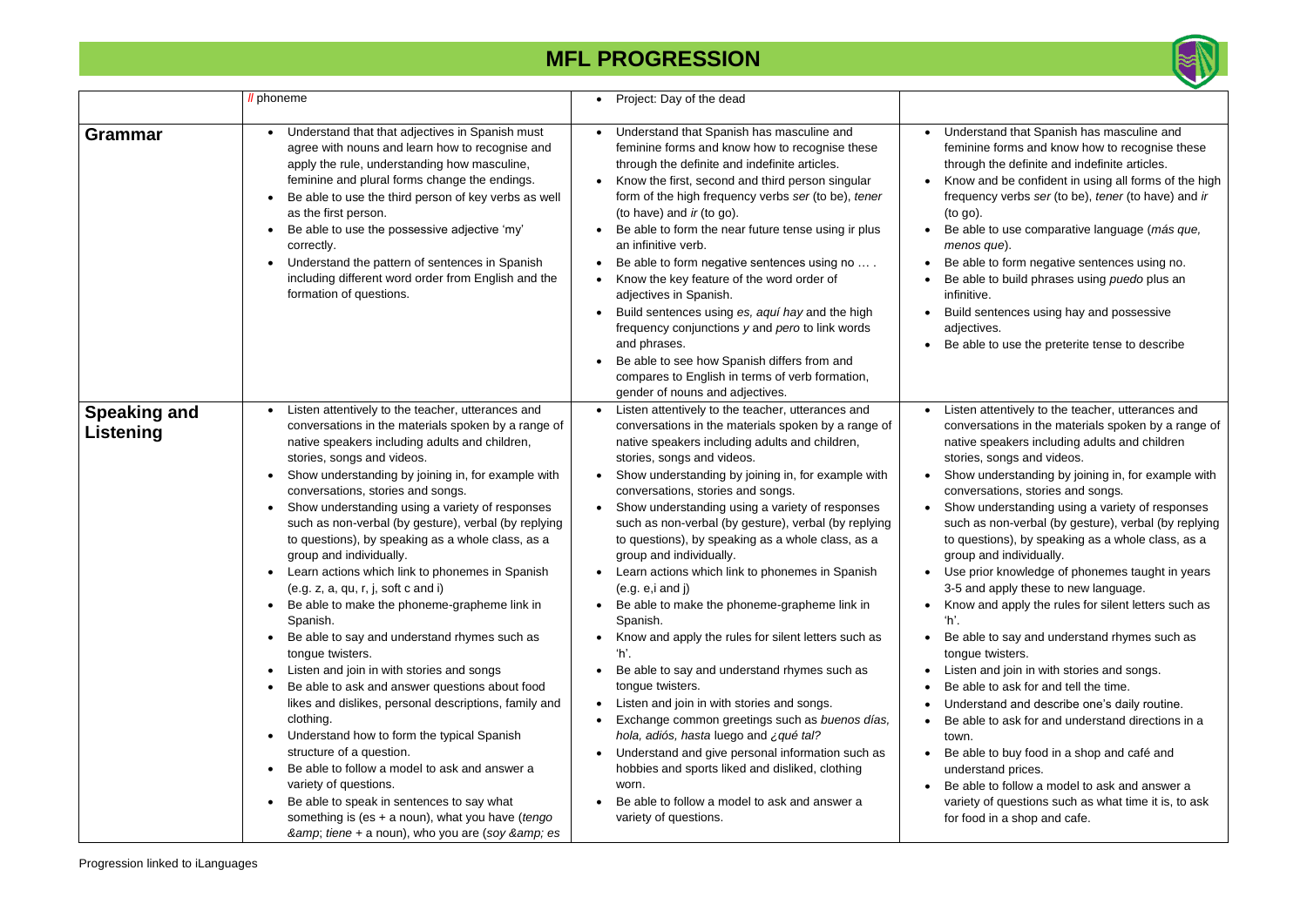

le to speak in sentences to say what hing is (es  $+$  a noun), and use all parts of the *ener*, *ser* and *ir*, what you would like (*quisiera* un) using a series of familiar vocabulary. le to use the correct article (*un/una/el/la/los/* **ith a noun when speaking in simple** ices. le to use simple conjunctions, *y* and *pero* in

ices as well as para. Develop accurate nciation using a phonics approach to ing and reading.

accurate pronunciation and intonation from speaker audio and video recordings.

le to present information about a famous sh city.

le to perform a play to an audience.

aloud stories, songs and raps containing ar language and structures.

nstrate accurate pronunciation and tion.

to and interact with stories in different tenses verbal and non-verbal responses.

bart in action songs, singing the lyrics tly and demonstrating understanding by the correct actions when appropriate.

how to work out the meaning of new words context, pictoral clues and knowledge of

eb or paper-based bilingual dictionaries look bs and understand that the endings need to ijugated. Start to use verb tables.

sentences and short texts from memory and nipulating language in a model sentence or personalise it.

e to give details and opinions orally and in about houses, bedrooms, towns, directions od.

le to describe houses and know the correct order in Spanish for adjectives and use arative language (*más que, menos que*).

le to talk about one's favourite house/ hobby/

|                               | + a noun/ name), what you would like (quisiera + a<br>noun) using a series of familiar vocabulary.<br>Be able to use the correct article<br>(un/una/el/la/los/las) with a noun when speaking in<br>simple sentences.<br>Be able to use simple conjunctions, y, porque and<br>pero in sentences.<br>Be able to give reasons for opinions.<br>$\bullet$<br>Develop accurate pronunciation using a phonics<br>approach to decoding and reading.<br>Copy accurate pronunciation and intonation from<br>native speaker audio and video recordings.<br>Be able to present information such as personal<br>details and opinions with reasons in pairs, groups<br>and to the whole class.<br>Be able to present information in the form of an<br>authentic French poem memorised and performed.                                                                                                                                                                                                                                                          | Be able to speak in sentences to say what<br>something is $(es + a noun)$ , and use parts of the<br>verb tener (tengo, tienes, tiene + a noun), parts of<br>the verb être (soy, eres, es), what you would like<br>(quisiera + a noun) using a series of familiar<br>vocabulary.<br>Be able to use the correct article<br>$\bullet$<br>(un/una/el/la/los/las) with a noun when speaking in<br>simple sentences.<br>Be able to use simple conjunctions, y and pero in<br>$\bullet$<br>sentences as well as para.                                                                                                                                                                                                                                                                                                                                                                                                                                                                                                                                                                                                                                                                                                                                                                                                                                                                                                                                                                | Be able t<br>somethir<br>verb tene<br>$+$ a noun<br>Be able t<br>las) with<br>sentence<br>Be able t<br>sentence<br>pronunci<br>decoding<br>Copy ac<br>native sp<br>Be able t<br>Spanish<br>Be able t                                                                                                                              |
|-------------------------------|--------------------------------------------------------------------------------------------------------------------------------------------------------------------------------------------------------------------------------------------------------------------------------------------------------------------------------------------------------------------------------------------------------------------------------------------------------------------------------------------------------------------------------------------------------------------------------------------------------------------------------------------------------------------------------------------------------------------------------------------------------------------------------------------------------------------------------------------------------------------------------------------------------------------------------------------------------------------------------------------------------------------------------------------------|-------------------------------------------------------------------------------------------------------------------------------------------------------------------------------------------------------------------------------------------------------------------------------------------------------------------------------------------------------------------------------------------------------------------------------------------------------------------------------------------------------------------------------------------------------------------------------------------------------------------------------------------------------------------------------------------------------------------------------------------------------------------------------------------------------------------------------------------------------------------------------------------------------------------------------------------------------------------------------------------------------------------------------------------------------------------------------------------------------------------------------------------------------------------------------------------------------------------------------------------------------------------------------------------------------------------------------------------------------------------------------------------------------------------------------------------------------------------------------|-----------------------------------------------------------------------------------------------------------------------------------------------------------------------------------------------------------------------------------------------------------------------------------------------------------------------------------|
| <b>Reading and</b><br>Writing | Read aloud stories, songs and raps containing<br>familiar language and structures.<br>Demonstrate accurate pronunciation and<br>intonation.<br>Listen to and interact with stories using verbal and<br>non-verbal responses.<br>Take part in action songs, singing the lyrics<br>correctly and demonstrating understanding by<br>doing the correct actions when appropriate.<br>Know how to work out the meaning of new words<br>using context, pictoral clues and knowledge of<br>English.<br>Learn how to use a bilingual dictionary to find the<br>meaning of new words, plurals and genders.<br>Write sentences and short texts from memory or by<br>using writing frames or picture clues if required. Be<br>able to adapt language to create new sentences.<br>Be able to give personal descriptions of oneself and<br>$\bullet$<br>others and opinions with reasons orally and in<br>writing.<br>Be able to describe the colours of hair and eyes<br>and know the correct word order and the<br>agreement rule in Spanish for adjectives. | Develop accurate pronunciation using a phonics<br>$\bullet$<br>approach to decoding and reading.<br>Copy accurate pronunciation and intonation from<br>$\bullet$<br>native speaker audio and video recordings.<br>Be able to present information such as sports and<br>$\bullet$<br>hobbies which the child takes part in and opinions<br>in pairs, groups and to the whole class.<br>Be able to present this information in the form of a<br>$\bullet$<br>song or rap written and performed.<br>Read aloud stories, songs and raps containing<br>$\bullet$<br>familiar language and structures.<br>Demonstrate accurate pronunciation and<br>$\bullet$<br>intonation.<br>Listen to and interact with stories in different tenses<br>using verbal and non-verbal responses.<br>Take part in action songs, singing the lyrics<br>$\bullet$<br>correctly and demonstrating understanding by<br>doing the correct actions when appropriate.<br>Know how to work out the meaning of new words<br>$\bullet$<br>using context, pictoral clues and knowledge of<br>English.<br>Use web or paper-based bilingual dictionaries look<br>$\bullet$<br>up verbs and understand that the endings need to<br>be conjugated. Start to use verb tables.<br>Write sentences and short texts from memory and<br>$\bullet$<br>by manipulating language in a model sentence or<br>text to personalise it.<br>Be able to give personal details and opinions orally<br>$\bullet$<br>and in writing. | Read ald<br>familiar la<br>Demonst<br>intonatio<br>Listen to<br>using ver<br>Take par<br>correctly<br>doing the<br>Know ho<br>using cor<br>English.<br>Use web<br>up verbs<br>be conju<br>Write ser<br>by manip<br>text to pe<br>Be able t<br>writing al<br>and food<br>Be able t<br>word ord<br>compara<br>Be able t<br>subject. |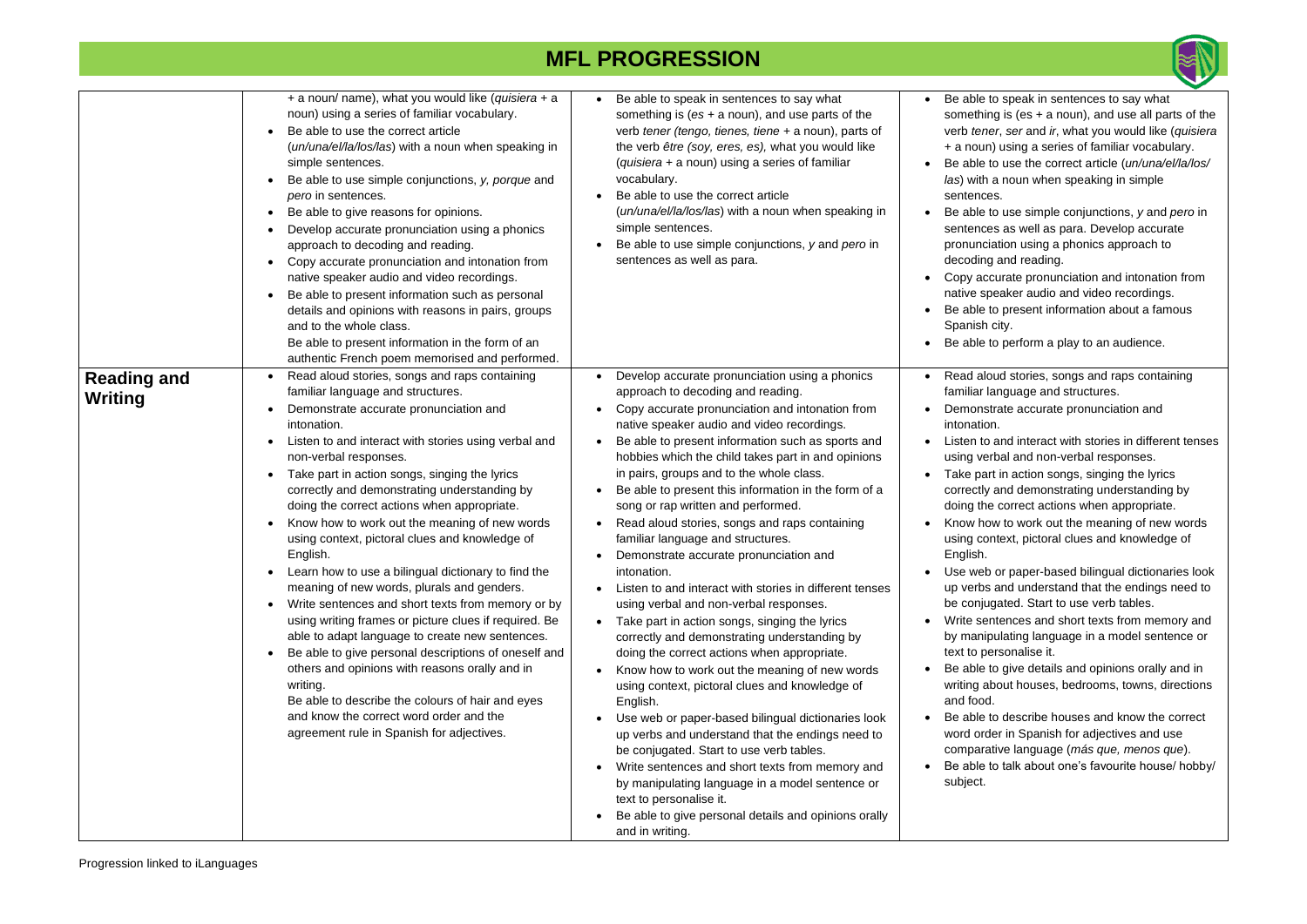

| Be able to describe the colours of clothing and<br>$\bullet$<br>know the correct word order in Spanish for<br>adjectives. |
|---------------------------------------------------------------------------------------------------------------------------|
| Be able to use prepositions to say where items are<br>located.                                                            |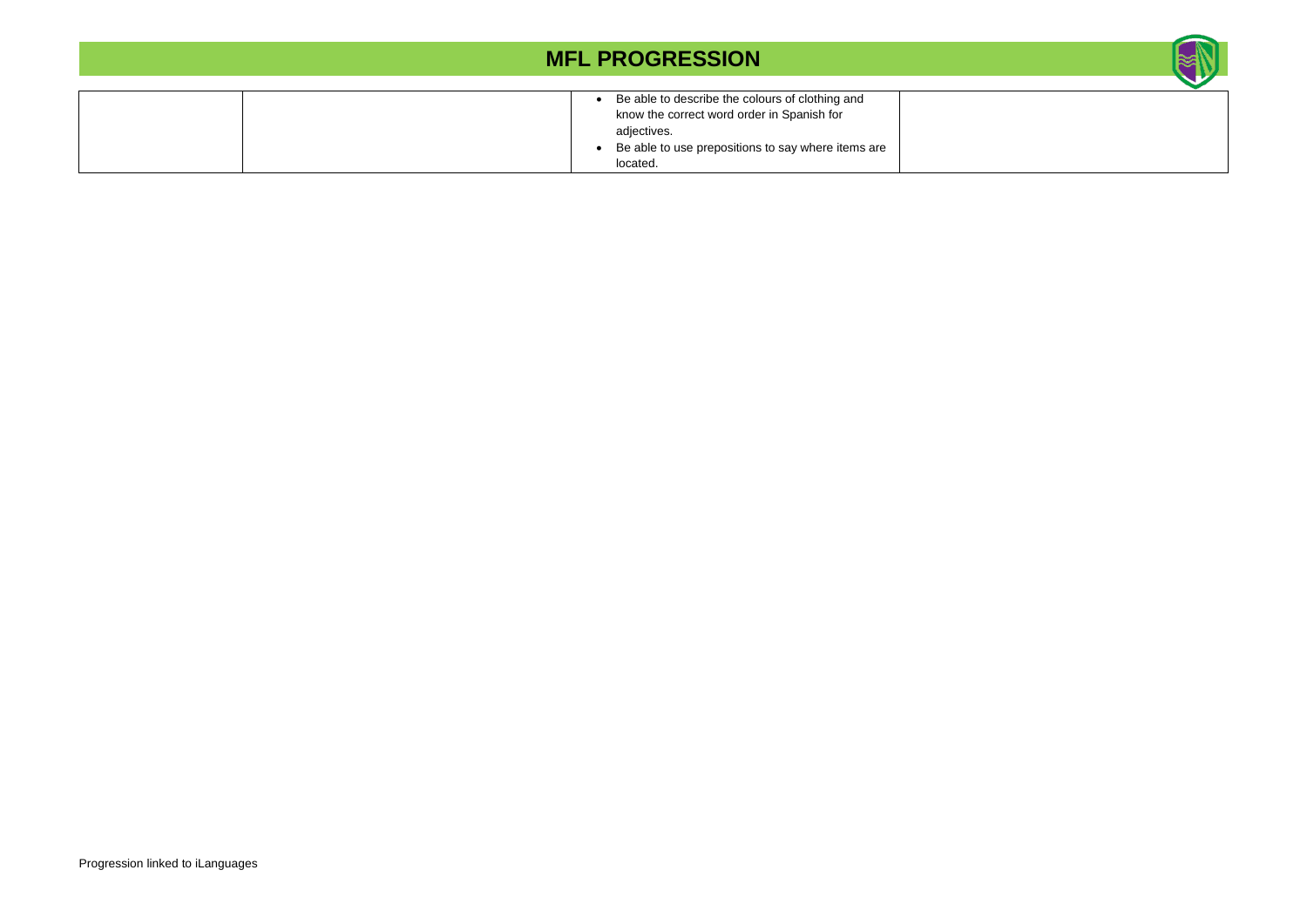

## equent year's content

|                |                                                                                                                                                                                                                                                                                                                                                                                                                                                                                                                                                                                                                                                                                                                                                                                                                                                                                   | Year 6                                                                                                                                                                                                                                                                                                                                                                                                                                                                                                                                                                                                                                                        |              |
|----------------|-----------------------------------------------------------------------------------------------------------------------------------------------------------------------------------------------------------------------------------------------------------------------------------------------------------------------------------------------------------------------------------------------------------------------------------------------------------------------------------------------------------------------------------------------------------------------------------------------------------------------------------------------------------------------------------------------------------------------------------------------------------------------------------------------------------------------------------------------------------------------------------|---------------------------------------------------------------------------------------------------------------------------------------------------------------------------------------------------------------------------------------------------------------------------------------------------------------------------------------------------------------------------------------------------------------------------------------------------------------------------------------------------------------------------------------------------------------------------------------------------------------------------------------------------------------|--------------|
|                | Previous year's content                                                                                                                                                                                                                                                                                                                                                                                                                                                                                                                                                                                                                                                                                                                                                                                                                                                           | Year 6 content                                                                                                                                                                                                                                                                                                                                                                                                                                                                                                                                                                                                                                                | <b>Subse</b> |
| <b>Content</b> | Revise opinions<br>Sports vocabulary<br>Sports clothing<br>Verb tener<br>Negative<br>Masculine and feminine nouns<br>Dictionary skills<br>Preposition para (for)<br><i>i</i> phoneme<br>Weather vocabulary<br>Hobbies vocabulary<br>Pets<br>٠<br>Traditional tale: The fox and the crow<br>Christmas in Spain<br>$i, qu$ phonemes<br>Verb ser<br>Dictionary skills<br>Revise dates, months<br>Legends<br>Numbers 32-60<br>School subjects<br>The three wise men<br>$u$ phoneme<br>Primary school in Spain<br>Subject preferences<br>Telling the time<br>Reasons<br>Verb ir<br>Transport vocabulary<br>Easter: Los tres magos (three kings)<br>Silent h phoneme<br>Easter cards<br>Items in a classroom<br>Possessive adjectives (revision and new)<br>Prepositions<br>hard c phoneme<br>Revise ir, key phonemes<br>The simple future tense<br>Alphabet<br>Revision<br>Assessments | Revise tener and ser<br>$\bullet$<br>Questions<br>Telling the time<br>Daily routine<br>Daily routine in other countries<br>Houses<br>Rooms in a house<br>Christmas: toys from around the world<br>Tener phrases<br>Puedo + infinitive<br>Bedroom descriptions<br>Places in a town<br>٠<br>Revise places in town<br>Revise ir<br><b>Directions</b><br>Revise food<br><b>Buying food</b><br>April fool's day<br>Christmas presents/toys around the world<br>Numbers 61-100<br>Ordering food in a café<br>c<br>Famous Spanish food and menus<br>The preterite (past) tense<br>٠<br>The preterite (past) tense<br>Revision<br>Assessments<br>The Spanish alphabet |              |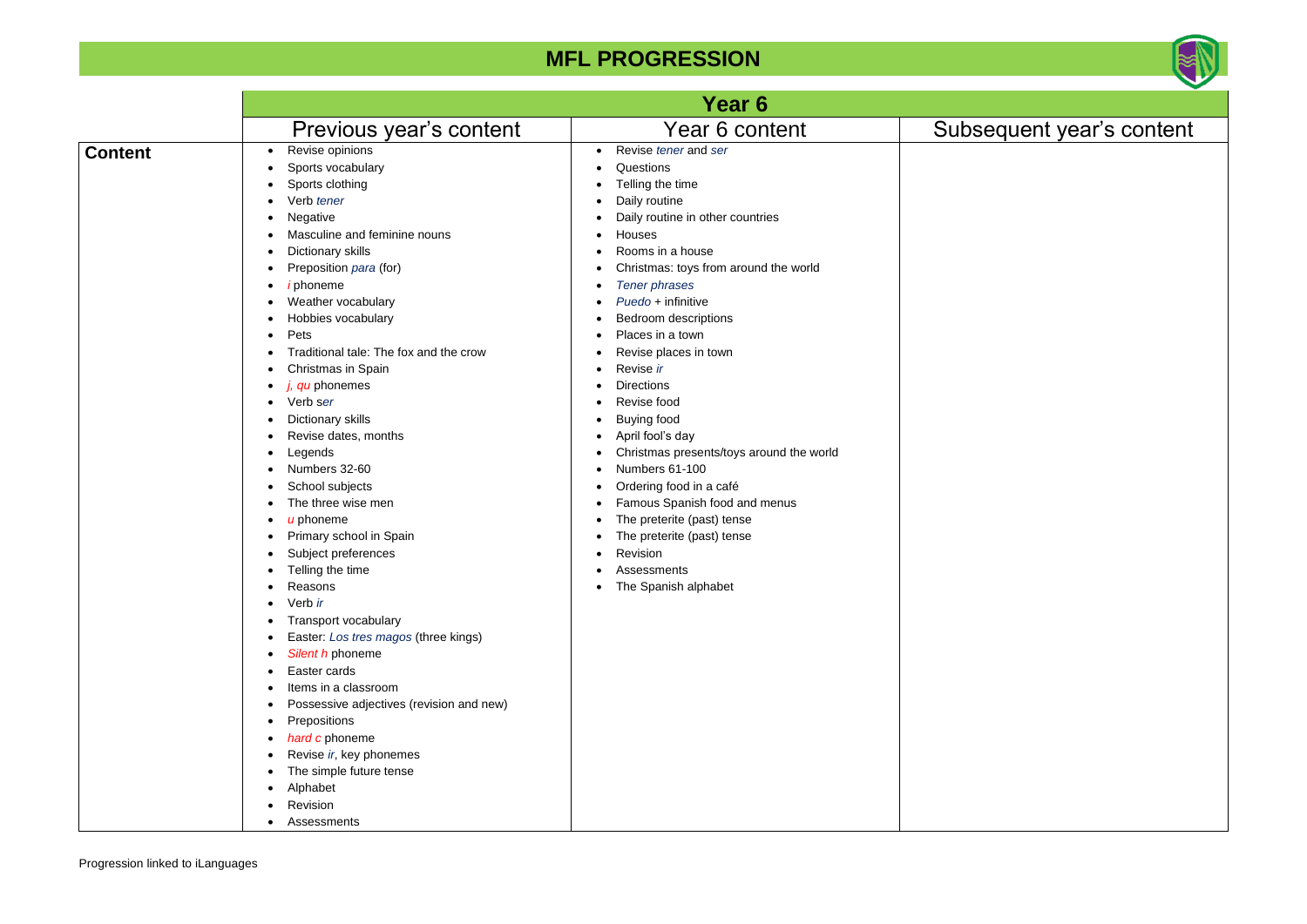

and use tenses or other structures which the present, past, and future as appropriate nguage being studied

I manipulate a variety of key grammatical es and patterns, including voices and as appropriate

and use a wide-ranging and deepening lary that goes beyond their immediate needs rests, allowing them to give and justify and take part in discussion about wider

urate grammar, spelling and punctuation.

a variety of forms of spoken language to nformation and respond appropriately be words and short sentences that they h increasing accuracy

and develop conversations, coping with ar language and unexpected responses, use of important social conventions such as nodes of address

and develop ideas clearly and with ng accuracy, both orally and in writing oherently and confidently, with increasingly

pronunciation and intonation

|                                  | Project: Day of the dead                                                                                                                                                                                                                                                                                                                                                                                                                                                                                                                                                                                                                                                                                                                                                                                                                                                                                                                                                                                                                                                                                                                                                                          |                                                                                                                                                                                                                                                                                                                                                                                                                                                                                                                                                                                                                                                                                                                                                                                                                                                                                                                                                                                                                                                                                                                                                                                                                                       |                                                                                                                                                     |
|----------------------------------|---------------------------------------------------------------------------------------------------------------------------------------------------------------------------------------------------------------------------------------------------------------------------------------------------------------------------------------------------------------------------------------------------------------------------------------------------------------------------------------------------------------------------------------------------------------------------------------------------------------------------------------------------------------------------------------------------------------------------------------------------------------------------------------------------------------------------------------------------------------------------------------------------------------------------------------------------------------------------------------------------------------------------------------------------------------------------------------------------------------------------------------------------------------------------------------------------|---------------------------------------------------------------------------------------------------------------------------------------------------------------------------------------------------------------------------------------------------------------------------------------------------------------------------------------------------------------------------------------------------------------------------------------------------------------------------------------------------------------------------------------------------------------------------------------------------------------------------------------------------------------------------------------------------------------------------------------------------------------------------------------------------------------------------------------------------------------------------------------------------------------------------------------------------------------------------------------------------------------------------------------------------------------------------------------------------------------------------------------------------------------------------------------------------------------------------------------|-----------------------------------------------------------------------------------------------------------------------------------------------------|
| <b>Grammar</b>                   | Understand that Spanish has masculine and<br>feminine forms and know how to recognise these<br>through the definite and indefinite articles.<br>Know the first, second and third person singular<br>form of the high frequency verbs ser (to be), tener<br>(to have) and ir (to go).<br>Be able to form the near future tense using ir plus<br>an infinitive verb.<br>Be able to form negative sentences using no<br>$\bullet$<br>Know the key feature of the word order of<br>$\bullet$<br>adjectives in Spanish.<br>Build sentences using es, aquí hay and the high<br>frequency conjunctions y and pero to link words<br>and phrases.<br>Be able to see how Spanish differs from and<br>compares to English in terms of verb formation,<br>gender of nouns and adjectives.                                                                                                                                                                                                                                                                                                                                                                                                                     | Understand that Spanish has masculine and<br>$\bullet$<br>feminine forms and know how to recognise these<br>through the definite and indefinite articles.<br>Know and be confident in using all forms of the high<br>$\bullet$<br>frequency verbs ser (to be), tener (to have) and ir<br>$($ to go $).$<br>Be able to use comparative language (más que,<br>menos que).<br>Be able to form negative sentences using no.<br>$\bullet$<br>Be able to build phrases using puedo plus an<br>infinitive.<br>Build sentences using hay and possessive<br>$\bullet$<br>adjectives.<br>Be able to use the preterite tense to describe<br>$\bullet$<br>actions in the past.<br>Be able to you ir plus an infinitive verb to describe<br>$\bullet$<br>actions in the near future (e.g. voy a jugar).                                                                                                                                                                                                                                                                                                                                                                                                                                            | identify a<br>convey t<br>to the lar<br>use and<br>structure<br>moods, a<br>develop<br>vocabula<br>and inter<br>opinions<br>issues<br>use accu      |
| <b>Speaking and</b><br>Listening | Listen attentively to the teacher, utterances and<br>$\bullet$<br>conversations in the materials spoken by a range of<br>native speakers including adults and children,<br>stories, songs and videos.<br>Show understanding by joining in, for example with<br>$\bullet$<br>conversations, stories and songs.<br>Show understanding using a variety of responses<br>such as non-verbal (by gesture), verbal (by replying<br>to questions), by speaking as a whole class, as a<br>group and individually.<br>Learn actions which link to phonemes in Spanish<br>(e.g. e, i and j)<br>Be able to make the phoneme-grapheme link in<br>$\bullet$<br>Spanish.<br>Know and apply the rules for silent letters such as<br>$\bullet$<br>ʻh'.<br>Be able to say and understand rhymes such as<br>$\bullet$<br>tongue twisters.<br>Listen and join in with stories and songs.<br>$\bullet$<br>Exchange common greetings such as buenos días,<br>$\bullet$<br>hola, adiós, hasta luego and ¿qué tal?<br>Understand and give personal information such as<br>$\bullet$<br>hobbies and sports liked and disliked, clothing<br>worn.<br>Be able to follow a model to ask and answer a<br>variety of questions. | Listen attentively to the teacher, utterances and<br>$\bullet$<br>conversations in the materials spoken by a range of<br>native speakers including adults and children<br>stories, songs and videos.<br>Show understanding by joining in, for example with<br>$\bullet$<br>conversations, stories and songs.<br>Show understanding using a variety of responses<br>$\bullet$<br>such as non-verbal (by gesture), verbal (by replying<br>to questions), by speaking as a whole class, as a<br>group and individually.<br>Use prior knowledge of phonemes taught in years<br>3-5 and apply these to new language.<br>Know and apply the rules for silent letters such as<br>ʻh'.<br>Be able to say and understand rhymes such as<br>$\bullet$<br>tongue twisters.<br>Listen and join in with stories and songs.<br>$\bullet$<br>Be able to ask for and tell the time.<br>Understand and describe one's daily routine.<br>$\bullet$<br>Be able to ask for and understand directions in a<br>town.<br>Be able to buy food in a shop and café and<br>$\bullet$<br>understand prices.<br>Be able to follow a model to ask and answer a<br>$\bullet$<br>variety of questions such as what time it is, to ask<br>for food in a shop and cafe. | listen to<br>obtain in<br>transcrib<br>hear with<br>initiate a<br>unfamilia<br>making u<br>formal m<br>express<br>increasir<br>speak co<br>accurate |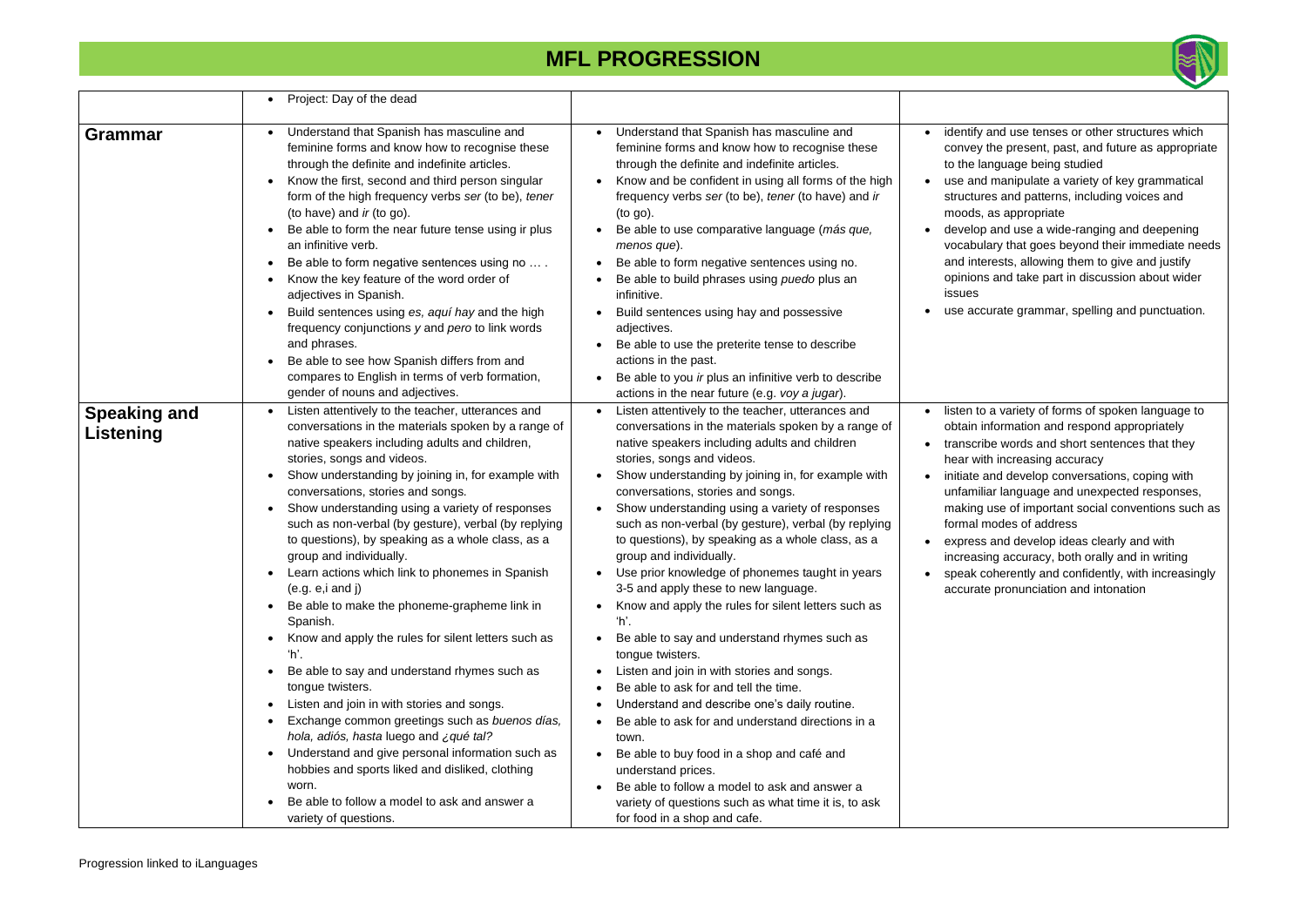

nd show comprehension of original and ed materials from a range of different es, understanding the purpose, important and details, and provide an accurate English tion of short, suitable material terary texts in the language [such as stories, poems and letters], to stimulate ideas, p creative expression and expand tanding of the language and culture  $ages - key stage 3$ rose using an increasingly wide range of nar and vocabulary, write creatively to ss their own ideas and opinions, and translate written text accurately into the foreign

|                               | Be able to speak in sentences to say what<br>$\bullet$<br>something is $(es + a noun)$ , and use parts of the<br>verb tener (tengo, tienes, tiene + a noun), parts of<br>the verb être (soy, eres, es), what you would like<br>(quisiera + a noun) using a series of familiar<br>vocabulary.<br>Be able to use the correct article<br>(un/una/el/la/los/las) with a noun when speaking in<br>simple sentences.<br>Be able to use simple conjunctions, y and pero in<br>sentences as well as para.                                                                                                                                                                                                                                                                                                                                                                                                                                                                                                                                                                                                                                                                                                                                                                                                                                                                                                                                                   | Be able to speak in sentences to say what<br>$\bullet$<br>something is (es $+$ a noun), and use all parts of the<br>verb tener, ser and ir, what you would like (quisiera<br>+ a noun) using a series of familiar vocabulary.<br>Be able to use the correct article (un/una/el/la/los/<br>las) with a noun when speaking in simple<br>sentences.<br>Be able to use simple conjunctions, y and pero in<br>$\bullet$<br>sentences as well as para. Develop accurate<br>pronunciation using a phonics approach to<br>decoding and reading.<br>Copy accurate pronunciation and intonation from<br>native speaker audio and video recordings.<br>Be able to present information about a famous<br>Spanish city.<br>Be able to perform a play to an audience.                                                                                                                                                                                                                                                                                                                                                                                            |                                                                                                                                                                                                            |
|-------------------------------|-----------------------------------------------------------------------------------------------------------------------------------------------------------------------------------------------------------------------------------------------------------------------------------------------------------------------------------------------------------------------------------------------------------------------------------------------------------------------------------------------------------------------------------------------------------------------------------------------------------------------------------------------------------------------------------------------------------------------------------------------------------------------------------------------------------------------------------------------------------------------------------------------------------------------------------------------------------------------------------------------------------------------------------------------------------------------------------------------------------------------------------------------------------------------------------------------------------------------------------------------------------------------------------------------------------------------------------------------------------------------------------------------------------------------------------------------------|----------------------------------------------------------------------------------------------------------------------------------------------------------------------------------------------------------------------------------------------------------------------------------------------------------------------------------------------------------------------------------------------------------------------------------------------------------------------------------------------------------------------------------------------------------------------------------------------------------------------------------------------------------------------------------------------------------------------------------------------------------------------------------------------------------------------------------------------------------------------------------------------------------------------------------------------------------------------------------------------------------------------------------------------------------------------------------------------------------------------------------------------------|------------------------------------------------------------------------------------------------------------------------------------------------------------------------------------------------------------|
| <b>Reading and</b><br>Writing | Develop accurate pronunciation using a phonics<br>approach to decoding and reading.<br>Copy accurate pronunciation and intonation from<br>$\bullet$<br>native speaker audio and video recordings.<br>Be able to present information such as sports and<br>hobbies which the child takes part in and opinions<br>in pairs, groups and to the whole class.<br>Be able to present this information in the form of a<br>$\bullet$<br>song or rap written and performed.<br>Read aloud stories, songs and raps containing<br>$\bullet$<br>familiar language and structures.<br>Demonstrate accurate pronunciation and<br>$\bullet$<br>intonation.<br>Listen to and interact with stories in different tenses<br>using verbal and non-verbal responses.<br>Take part in action songs, singing the lyrics<br>$\bullet$<br>correctly and demonstrating understanding by<br>doing the correct actions when appropriate.<br>Know how to work out the meaning of new words<br>$\bullet$<br>using context, pictoral clues and knowledge of<br>English.<br>Use web or paper-based bilingual dictionaries look<br>$\bullet$<br>up verbs and understand that the endings need to<br>be conjugated. Start to use verb tables.<br>Write sentences and short texts from memory and<br>$\bullet$<br>by manipulating language in a model sentence or<br>text to personalise it.<br>Be able to give personal details and opinions orally<br>$\bullet$<br>and in writing. | Read aloud stories, songs and raps containing<br>familiar language and structures.<br>Demonstrate accurate pronunciation and<br>intonation.<br>Listen to and interact with stories in different tenses<br>using verbal and non-verbal responses.<br>Take part in action songs, singing the lyrics<br>correctly and demonstrating understanding by<br>doing the correct actions when appropriate.<br>Know how to work out the meaning of new words<br>using context, pictoral clues and knowledge of<br>English.<br>Use web or paper-based bilingual dictionaries look<br>up verbs and understand that the endings need to<br>be conjugated. Start to use verb tables.<br>Write sentences and short texts from memory and<br>by manipulating language in a model sentence or<br>text to personalise it.<br>Be able to give details and opinions orally and in<br>writing about houses, bedrooms, towns, directions<br>and food.<br>Be able to describe houses and know the correct<br>word order in Spanish for adjectives and use<br>comparative language (más que, menos que).<br>Be able to talk about one's favourite house/ hobby/<br>subject. | read and s<br>adapted m<br>sources, u<br>ideas and<br>translation<br>read litera<br>songs, po<br>develop cı<br>understan<br>Language<br>write prose<br>grammar a<br>express th<br>short writt<br>language. |